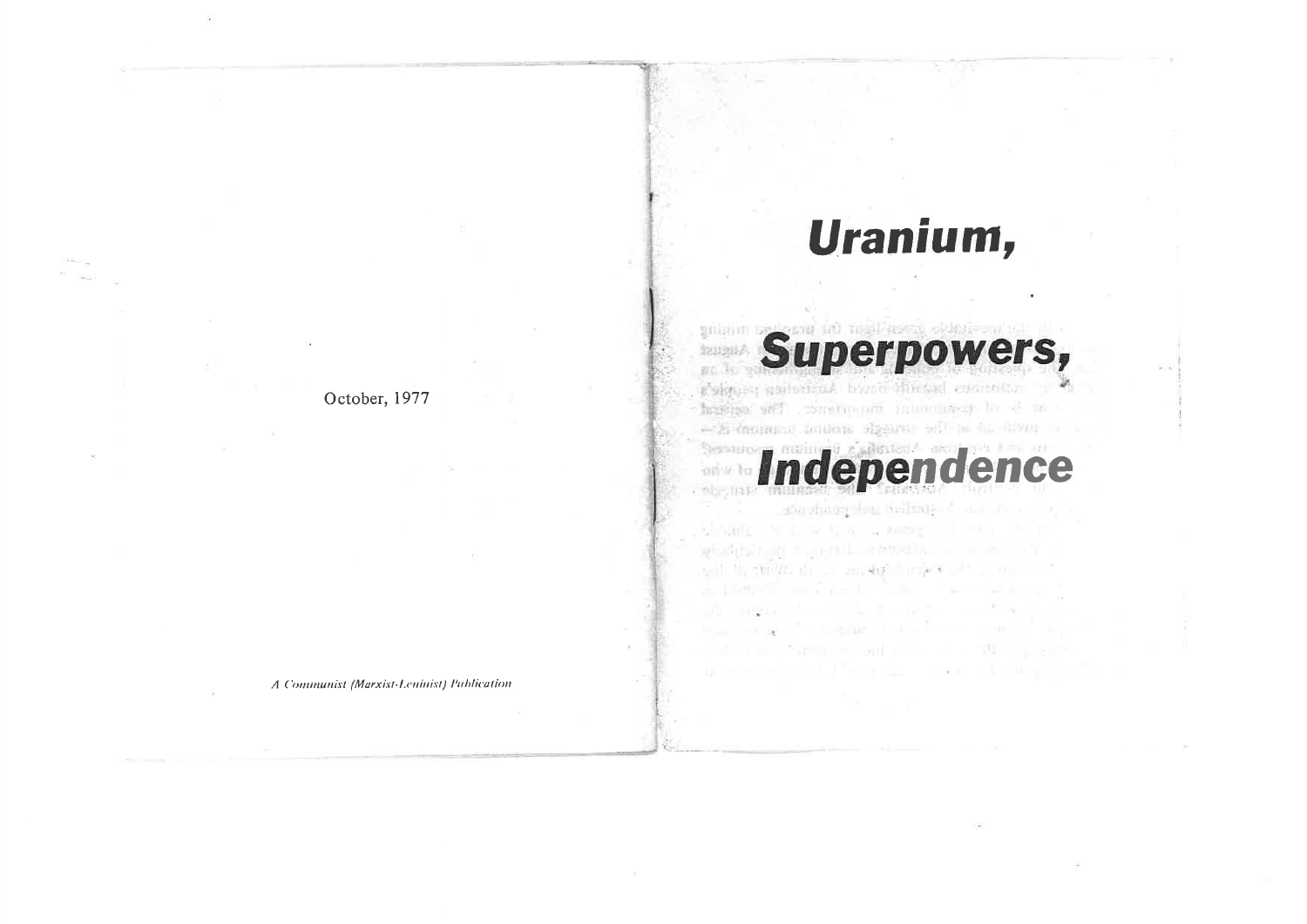With the inevitable green light for uranium mining and export given by the Fraser Government on August 25th, the question of building and strengthening of an ultimately victorious broadly-based Australian people's movement is of paramount importance. The central question involved in the struggle around uranium is  $$ who owns and controls Australia's uranium resources? And linked with this is the much wider question of who owns and controls Australia? The uranium struggle fires the struggle for Australian independence.

Over the past few years a great deal of valuable research and mass work has been undertaken, particularly by groups such as the Friends of the Earth. With all due respect to these groups, which have proven themselves to be hard-working groups of dedicated people, the central question of the ownership and control of uranium and consequently Australia's independence (or rather, lack of it), has largely been ignored. It is in this context

that a detailed analysis needs to be undertaken to correctly appraise the movement of social events so as to ascertain how best the movement against uranium mining should proceed, to go on and win victory. We need to know exactly what strategic and tactical position we are in, so that all positive factors can be exploited. and all negative factors neutralised or turned into positive factors. We need to take a look at who are our friends and who are our enemies in this struggle.

## **WHO ARE OUR FRIENDS? WHO ARE OUR ENEMIES?**

First, let's take a look at some of those individuals and forces who can be easily recognised as enemies in this struggle. Without doubt most progressive people recognise the Fraser Government and the mining companies as clearly defined enemies in this struggle. The magnificent demonstration against Fraser at the University of N.S.W. on August 26th is a shining example of the people's anger being channelled constructively into militant opposition and mass action. However it is not enough to recognise Fraser as an enemy without recognising who he represents, who he serves, and in whose interests he governs.

Fraser without doubt is the mouthpiece of the U.S. multi-national corporations in Australia who dominate our economy and hold state power in this country  $\rightarrow$  he is their thing. The mining companies are largely foreign-owned U.S. monopolies (with some notable exceptions).

 $\mathbf{I}$ 

 $\overline{2}$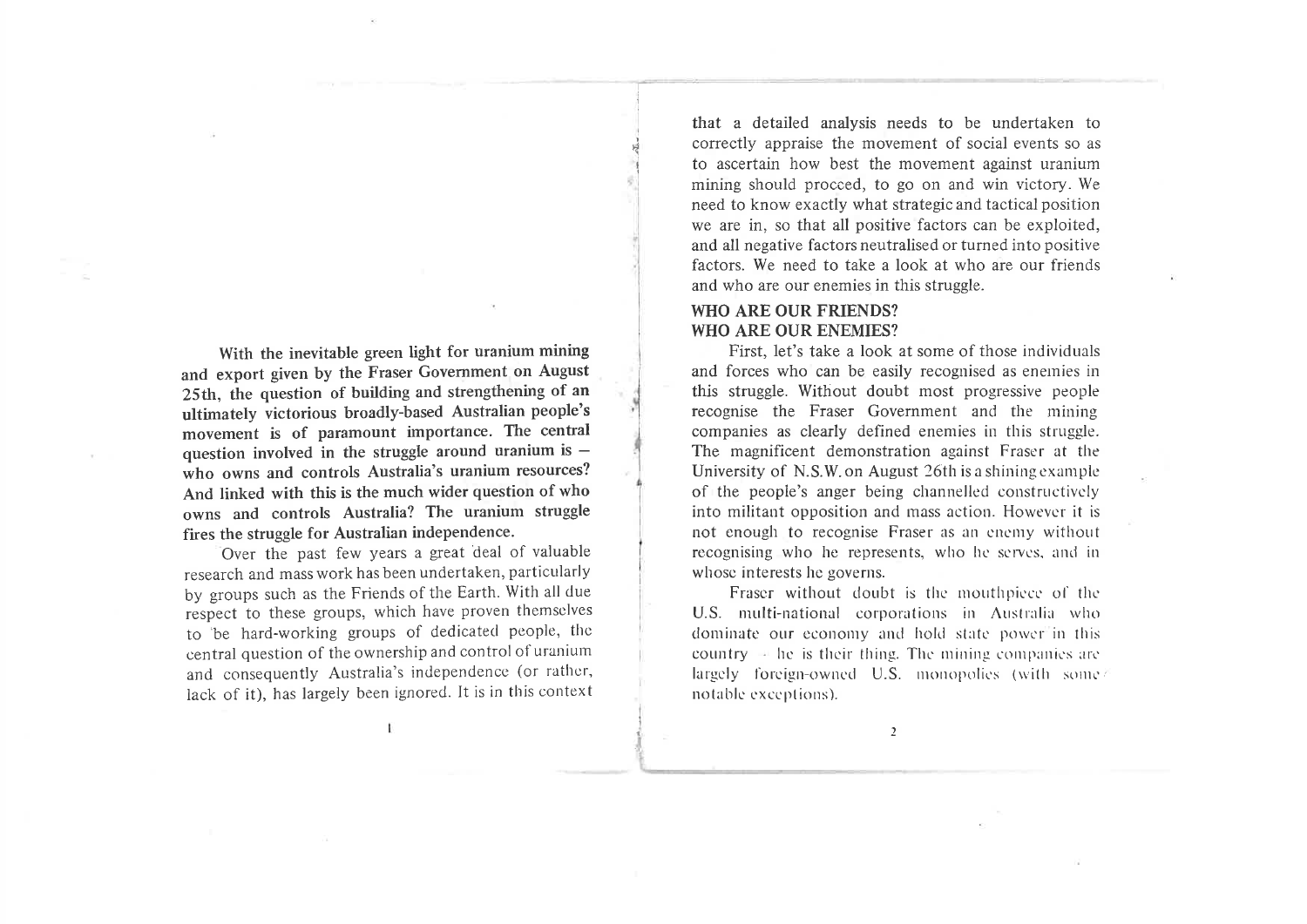## EXPORT FRASER - NOT URANIUM

Australia's uranium will largely be used to supply U.S.-owned or -controlled industries, and nuclear reactors in other countries, particularly Western Europe and Japan. In a very real sense Australia's uranium is being used as a weapon by the United States in its struggle against the Soviet Union, to maintain its hegemony and domination over large parts of the world. It is also a fact, without question, that our uranium will be used by the U.S. to build newer, larger and more sophisticated nuclear weapons. (No reassurances to the contrary by the liars and thieves of either the U.S.A. or Australian Governments will alter this fact.)

Uranium mining and milling began in Australia at Rum Jungle, N.T. in the early 1950s to serve the nuclear weapons development programs of the British and then the Americans. The Australian people were never told about this at the time either. Maralinga, in the middle of aboriginal reserve land in South Australia, is still a spot of total desolation, and is part of an extensive prohibited area. The proliferation of top-secret and nuclear U. S. war bases throughout Australia, the purposes and functions of which are still hidden from the Australian people (and in most cases even from the Australian Government) is evidence enough that the interests and rights of the Australian people are never taken into account. Such is the case with uranium mining.

It is therefore indisputable that the U.S. multi-

nationals constitute, in a certain sense, the main target for opposition as they are the real owners and/or controllers of Australia's uranium.

## THE TWO SUPERPOWERS -CONTENTION OR DETENTE?

However, to leave the analysis at that would be to seriously weaken the strategic position of the antiuranium and independence movement because it does not take into account all the social phenomena affecting the relations between countries, classes, and historical developments. Everything is in a process of coming into being, or going out of commission. Nothing remains static. Imperialism which today is strong and vigorous, tomorrow is weak and moribund. So it has been. Britain was strong and declined; the U.S.A. rose and now declines: while the Soviet Union rises. Hence comes the need to base tactics on the movement of events.

No matter how many loud-mouthed proposals and slogans are put to the contrary, the failure to understand this elementary fact leads to propositions for struggle and tactics which in essence are betrayal. The process of things coming into being, and others going out of commission is called the process of seeking the truth through facts  $-$  dialectics. It is important to understand how the law of the uneven development of capitalism operates. Some people try to blind people with "science" and surround the truth with mystery, but events show that such people are great bags of wind.

4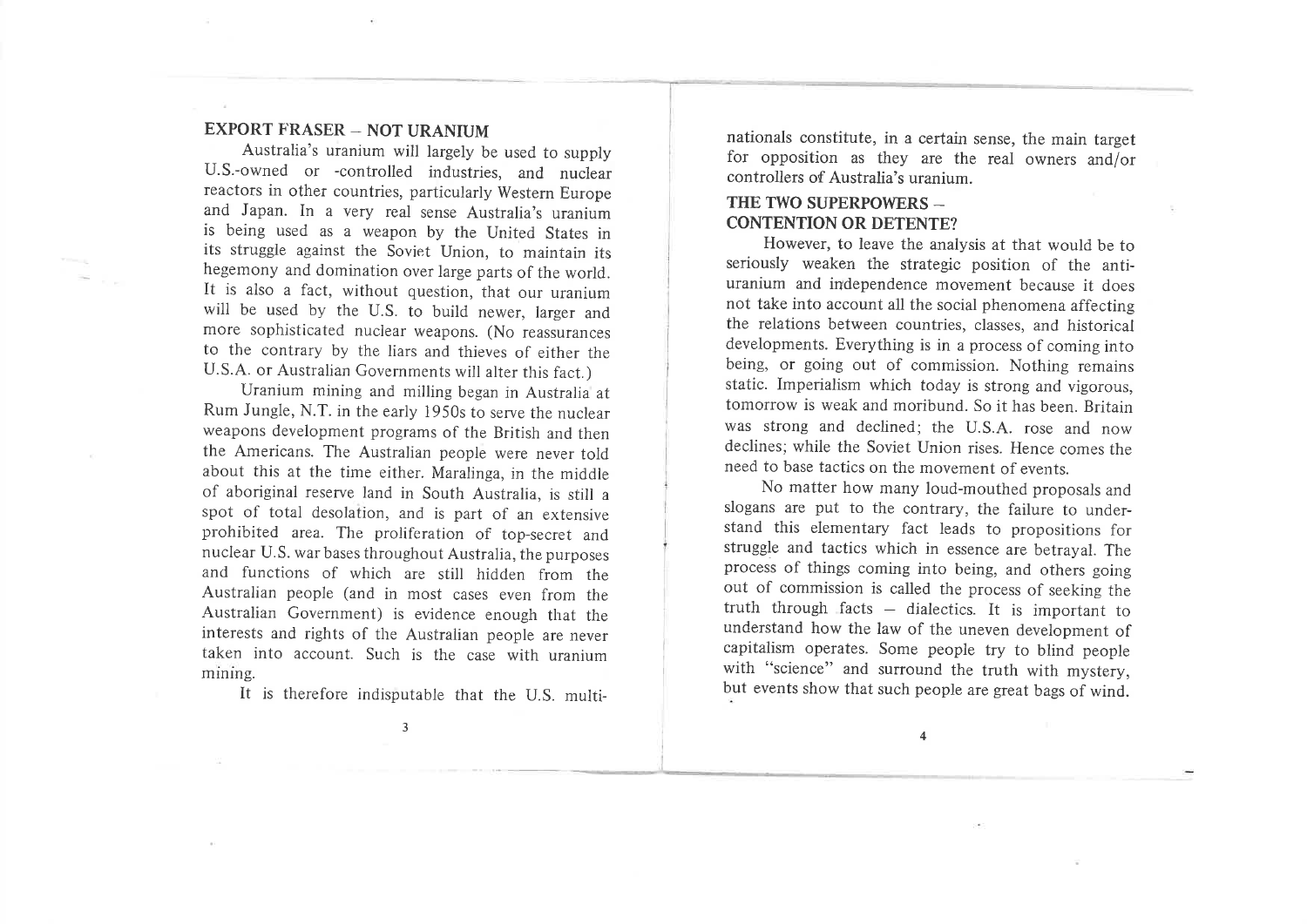The ordinary worker is far more educated than all such windbags.

#### THE THREAT FROM THE SOVIET UNION

An external factor is driving the U.S. imperialists to consolidate their position in'the world, and in Australia this is reflected in many ways. The Soviet Union has emerged, after a relatively short period of time in which capitalist restoration has been consolidated in that country (under Khrushchov and Brezhnev), and has developed into a'full-blown imperialist superpower. It openly challenges the economic, political and military power of the United States. It hides its aggression and expansion under the signboard of "socialism". Because of this, because it is a new, aggressive and deceptive imperialist superpower, it constitutes a far greater threat than the declining imperialist U.S. superpower.

Its development, growth and expansion drive the U.S. superpower into a frenzied reaction to maintain its position in the world, to consolidate its "territories", and to increase the input of economic returns into the U.S.A., so that it is able to keep up its military preparedness to counter any threat from the Soviet Union. This contention and struggle between the two superpowers is the major determining factor of how the U.S. operates in Australia. At the same time, because the Soviet Union is driving to secure new markets and areas of influence, it, too, operates, invests, and takes an active interest in fostering its own position in Australia. This contention and struggle between the two superpowers led directly to the semi-fascist coup in Australia in November, 1975. The U.S. multi-nationals through their control of the state apparatus used their willing agents Kerr, Fraser, Barwick and so on to remove the Whitlam Government and replace it with the more subservient Fraser Government. The Whitlam Government had a tendency to play the two superpowers off against each other, and in some areas lean towards the Soviet Union. The final straw for the U.S. was Whitlam's decision to seek a loan from non-U.S. sources backed by the Moscow Narodny Bank. Whitlam was taught the folly of flirting with the new Tsars of Soviet socialimperialism!

For reasons already given it would be folly of the highest order to underestimate the powerful determining forces of this contention between the two superpowers both internationally and within Australia. It is already the driving force behind Fraser's forced march to fascism. It will lead inevitably to war on a world scale, and fascism locally, if it is ignored and not combated. A powerful bloc of Third and Second World countries is already forming against the two superpowers and the threat of a new world war.

But how is this related to the struggle in Australia to stop uranium mining and export? As has already been pointed out the uranium struggle fires the struggle for Austra.  $\frac{L}{s}$  independence. Australia and Australia's uranium arc being used as pawns by the U.S. in its struggle with the Soviet Union. The imperialists of the

5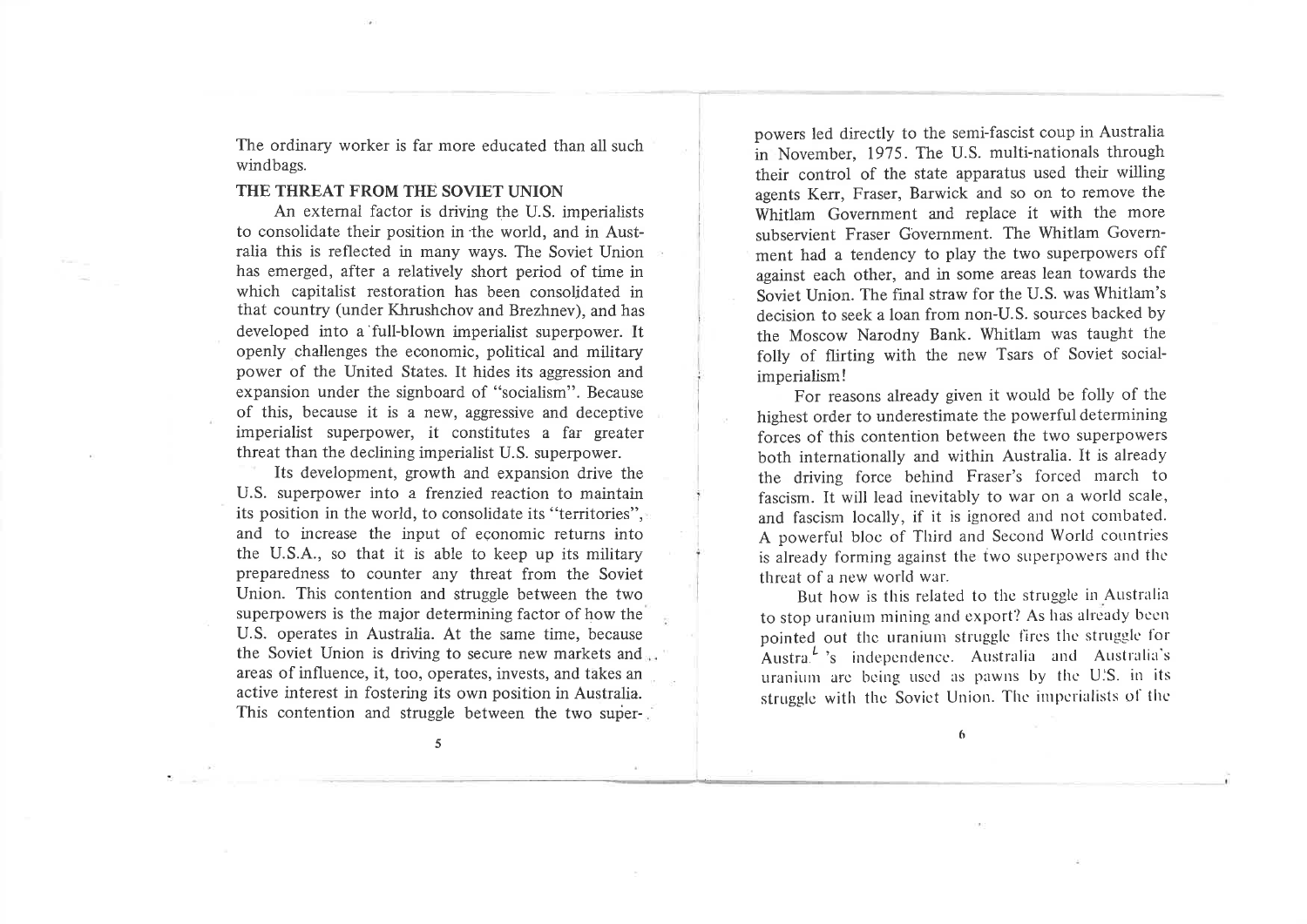Soviet Union would also like to get their hands on. Australia's uranium. Even if they do not need it for their own use, they would firstly like to deny it to the U.S. imperialists, and the loss of Australia would be <sup>a</sup> serious blow to U.S. imperialism. And secondly, they would like to control its use, so that countries using Australian uranium for energy purposes would be put in a position where they would be dependent upon the Soviet Union for their uranium supplies. To this end the Soviet Union has already proposed to the Deputy Prime Minister Anthony, when he was in Moscow in 1976, that the Soviet Union would like to enter into a commercial arrangement to process Australian uranium in Soviet nuclear reactors, to be channelled to markets \_ in Europe and so on. The logic of this is self-evident. Anthony was exuberant over this proposal, and it was only the diehard adherence by the Fraser Government to the dictates of U.S. imperialism that prevented Anthony from consummating his scheme. It can truly be said that Anthony is a despicable lickspittle toady who bows and scrapes to the highest bidder, in this case the Soviet social-imperialists.

On another level, the fifth-columnist stooge group, the "Socialist" (without socialism) Party, headecl by the notorious Clancy, publishes rcgular treatises on the benefits to mankind of the "peaceful atom" and in one four-pagc glossy publication thcy hit out at anti-uranium protestors as "conscious or unconscious dupes of thc U.S. oil monopolies". What treacherous rubbish! Clearly

the traitors of the "Socialist" Party have only one interest in promoting the anti-uranium struggle, and that is to make it one-sided and to deal all blows solely against the U.S. imperialists. This would have the effect of letting the Soviet bosses off scot-free and, if victorious, would leave Australia an "open market" into which the Soviet imperialists could move in and ultimately dominate. There can be no unity with the Soviet imperialists or their local collaborators. There is no room for compromise or appeasement with the Soviet imperialists. Everything they stand for is against the interests of Australian independence and the Australian people.

We have now defined the two main enemies of the Australian people's movement against uranium mining and export, and the struggle for the completion of Australia's independence. The two superpowers are in fact the main enemy of all the peoples of the world.

## AUSTRALIAN NATIONALISM IS APPLIED PROLETARIAN INTERNATIONALISM

The struggle to stop uranium mining and export, which is owned and controlled by the U.S. multinationals is both a national as well as an intemational struggle. The struggle within Australia will be fought and won by the Australian people, and nobody else. But in fighting and winning this struggle, a great service will be rendered to the peoples of the world. The uranium struggle is also being fiercely contested in many other countries including New Zealand, the U.S.A., England, France and West Germany. Australia

8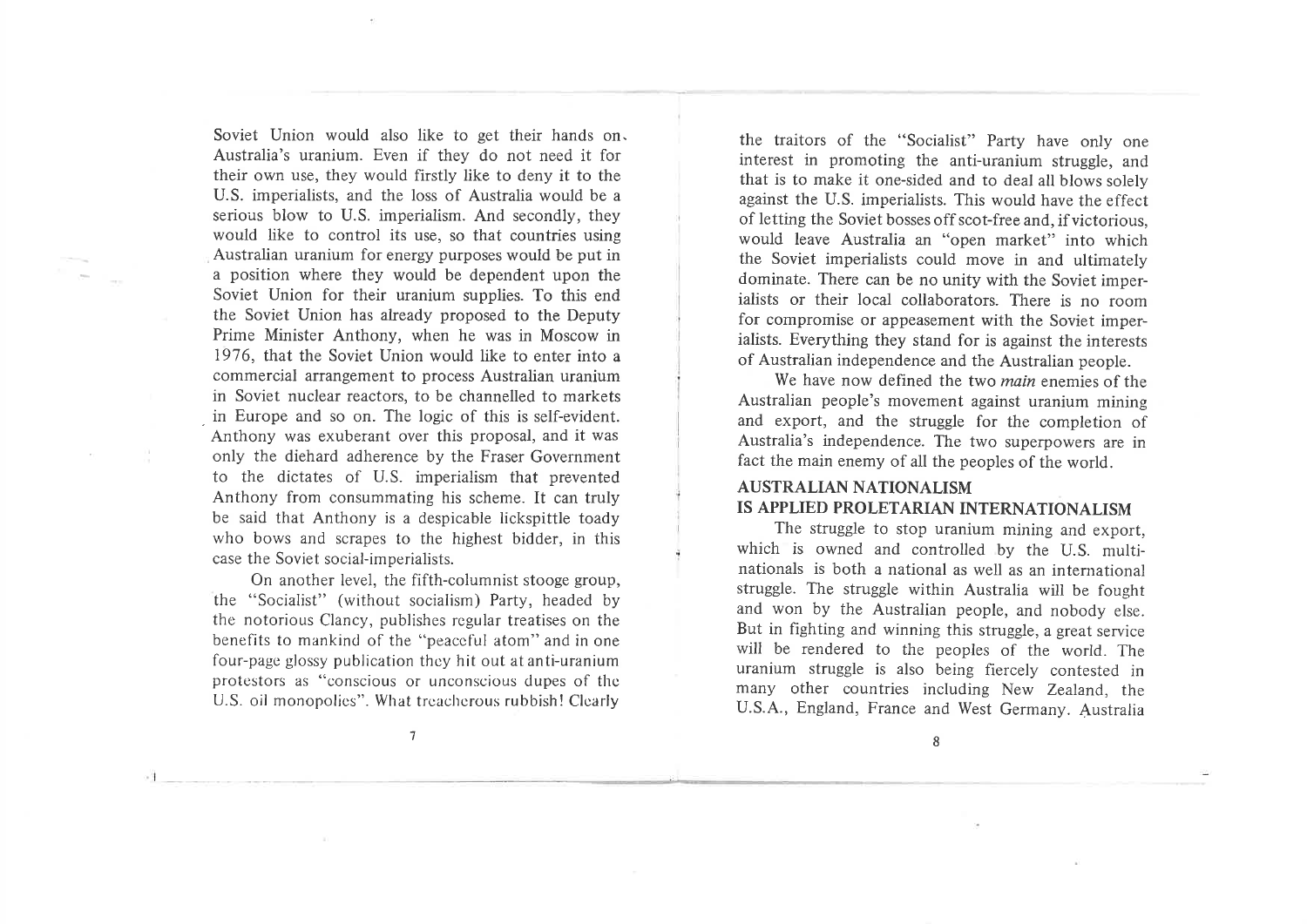is within the mainstream of these struggles. The patriotic and progressive nationalism of the Australian people's anti-uranium and independence struggle is the practical application of our international spirit. Workers of all countries, unite!

### THE LABOR PARTY IS A PARTY OF CAPITALISM

Who are some of the other enemies of the uranium struggle? The Labor Party comes readily to mind. Many people might say that this is not so  $-$  they trot out the resolution from the last A.L.P. Perth National Conference, or they point to the large number of A.L.P. members and supporters who are active in the uranium struggle. Firstly, let us say that we distinguish between the Labor Party leaders and the Labor Party rank and file. We believe that many good people still have illusions and misconceptions about the nature of the Labor Party and about parliament itself. However we believe that these illusions in most cases will be shattered during the course of the unfolding of events. (For a more detailed analysis of the A.L.P. see E. F. Hill's excellent book "The Labor Party?" and his "Looking Backward: Looking Forward - Against Trade Union and Parliamentary Politics".) The Labor Party leaders on the other hand (without exception) are unreservedly committed to the maintenance of capitalism (which is imperialist domination) in Australia, albeit with a human face.

As a further warning to people to place no reliance on the Labor Party, we will quote at length from the

Parliamentary Hansard, 25/8/1977, from a speech by Deputy Prime Minister Anthony. Whitlam was present in parliament when Anthony spoke and he did not challenge any of the facts Anthony revealed. The following are the relevant portions of Anthony's speech which proves conclusively that the Whitlam Government paved the way for uranium mining and export:

Australia is presently a uranium producer. Australia has had a long history of mining and export of uranium. Uranium mining and milling began at Rum Jungle and in the Alligator River Region in the Northern Territory, at Mary Kathleen in Queensland, and at Radium Hill in South Australia in the 1950s. Production at these sites was exported to the United States and the United Kingdom both for defence purposes and for electric power generation. The total amount exported was 7,680 short tons of uranium oxide. Although uranium mining at Radium Hill did not commence until 1954, mining for radium commenced there early this century.

Mining at Rum Jungle ceased in 1963, but treatment operations continued until 1971 and the output of about 2,250 short tons of uranium oxide was stockpiled by the Government.

Following improved market conditions for uranium early in the 1970s and discoveries of substantial new Australian deposits, export contracts were obtained by Mary Kathleen Uranium Ltd., Peko/EZ and Queensland Mines Limited amounting to 11,757 short tons of

 $\eta$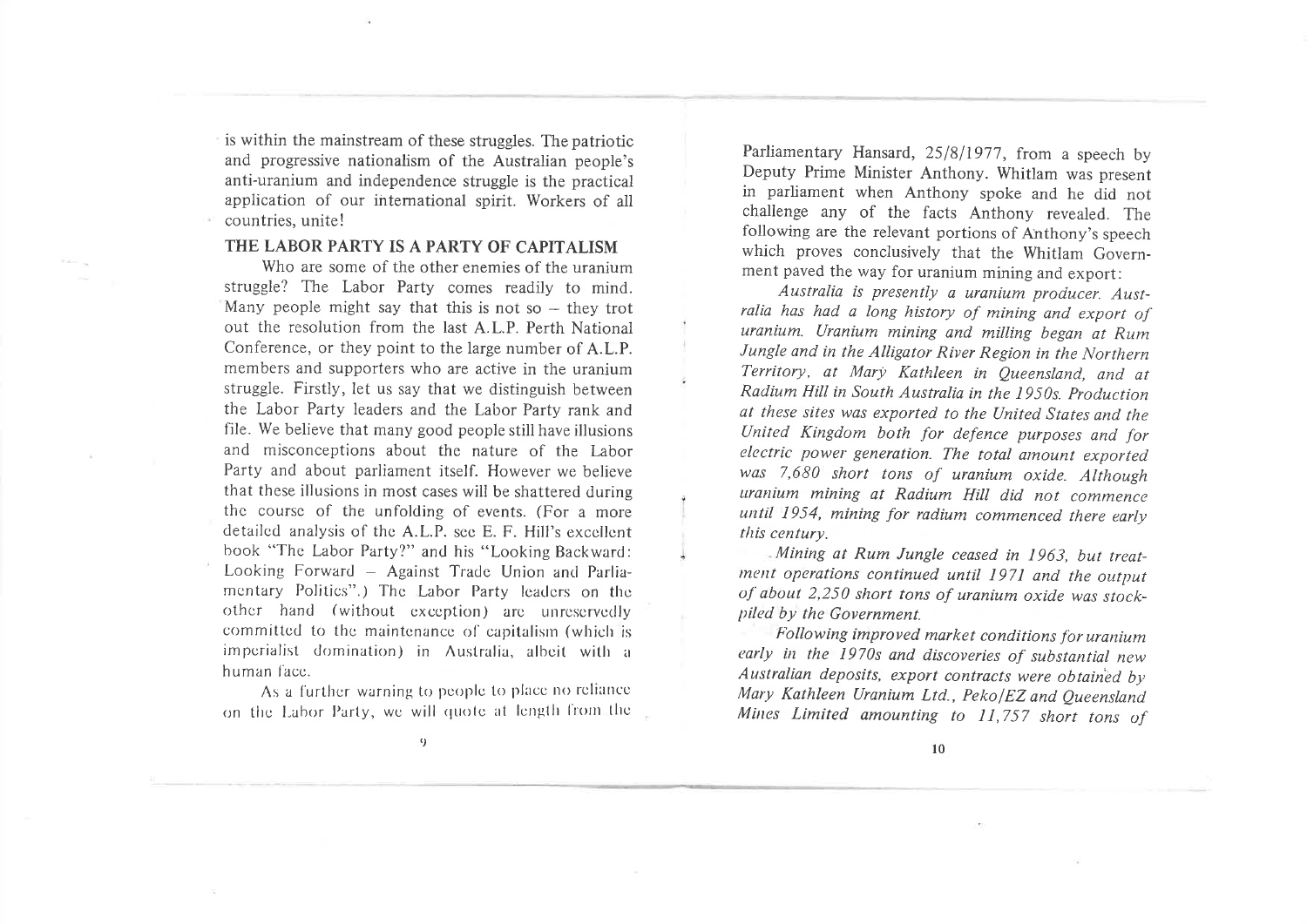uranium oxide for delivery over the period 1976 to 1986. The contracts were approved by the then Government and negotiations with Peko/EZ, Oueensland Mines and Noranda Australia for development of the Ranger, Nabarlek and Koongarra deposits were in progress at the same time the Whitlam Government took office on 2 December 1972. The Whitlam Government gave undertakings that the export contracts would be honoured and it subsequently made arrangements for the recomissioning of Mary Kathleen and for the development of the Peko/EZ project at Ranger and for subsequent development of other mines in the Alligator Rivers Region.

A feature of the uranium development policy of the Whitlam Government was direct Commonwealth participation. The Whitlam Government obtained a 42 per cent shareholding in Mary Kathleen Uranium Ltd. On the basis of these arrangements recommissioning of the mine began in 1974, and production commenced early in 1976. Production and export of uranium is continuing at Mary Kathleen and to date 690 short tons of uranium oxide have been exported for electric power generation in Japan, the United States and West Germany.

Following its decision on the Mary Kathleen project the Whitlam Government tabled in the Parliament on 31 October 1974 a statement announcing a program of large-scale uranium development in the Northern Territory of Australia commencing with the exploitation of the Ranger deposit to be followed by development of Nabarlek, Jabiluka and Koongarra deposits.

Together with the Whitlam Government statement on 31 October 1974 there was also tabled in the Parliament an agreement with Peko/EZ for joint development of the Ranger deposit by the Commonwealth of those companies. The agreement was signed by the then Prime Minister (Mr. E. G. Whitlam), the then Deputy Prime Minister (Dr. J. F. Cairns) and the then Minister for Minerals and Energy (the late Mr. Connor) and by the Chairman of Peko Mines Limited (Mr. Proud) and the Managing Director of the Electrolytic Zinc Company of Australia (Mr. Mackay). That Agreement was elaborated further in a Memorandum of Understanding dated 28 October 1975 also tabled in the Parliament. The Memorandum of Understanding was signed by the then Prime Minister (Mr. E. G. Whitlam) and Mr. Proud and Mr. Mackay of Peko/EZ.

The Whitlam Government also announced in its uranium development policy statement of 31 October 1974 that the Government stockpile of uranium remaining from the earlier operations at Rum Jungle would be available to Peko/EZ and Queensland Mines Limited to allow early deliveries to be made under the approved export contracts of those companies prior to the mines at Ranger and Nabarlek coming into production.

It should be recalled that central considerations in the Whitlam Government's policy of uranium development were the economic benefits to Australia which

 $\mathbf{H}$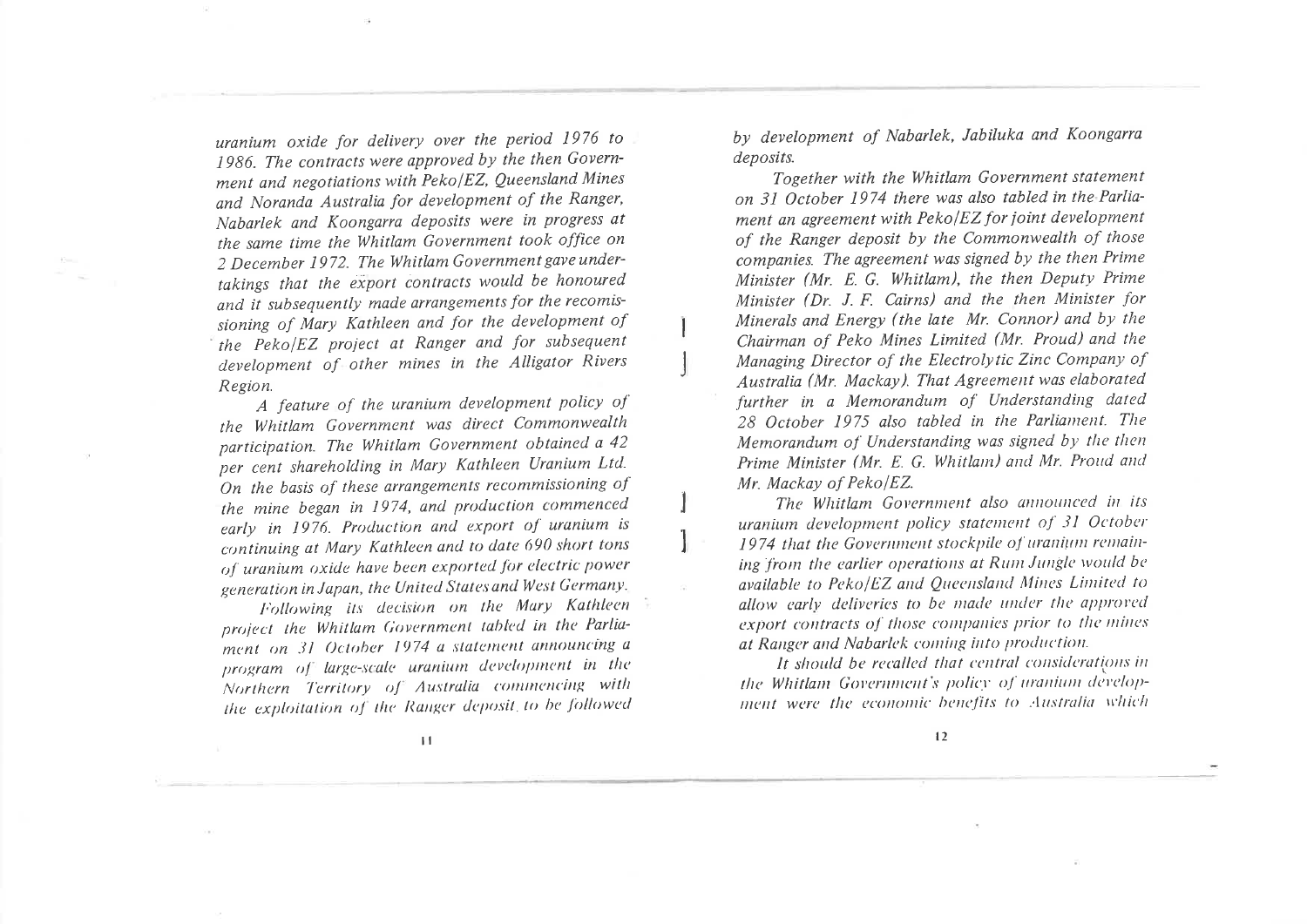would accrue and the responsibility Australia has as an energy rich nation in meeting the energy needs of other countries.

The Whitlam Government's statement on uranium development which I have already referred to and which was tabled in the Parliament on 31 October 1974 opened with the following words:

"... this statement is to outline the Government's program for the rational development of uranium resources in the Northern Territory; a program which will return substantial economic benefits to Australia from our supply of this vital energy resource to our overseas trading partners who face such grave difficulties in securing their energy requirements..."

۲

16

The Whitlam Government's commitment of Australia, and Australia's companies, to meeting the uranium requirements of our trading partners continued and reached the very substantial amount of 100,000 tonnes of uranium. The then Minister for Aboriginal Affairs (Mr. Les Johnson) said on 16 October 1975 in the second reading speech on the Aboriginal Land Rights (Northern Territory) Bill that:

"International assurances have been provided by Ministers that Australia will meet the uranium requirements of our major trading partners, which could amount to a total of about 100,000 tonnes of uranium  $bv$  1990."

Very clearly the Whitlam Government recognised - and responded most positively to - the urgent and legitimate energy requirements of other countries. Like our Government, the Whitlam Government recognised the inter-dependence between Australia and other countries and our responsibilities as a nation rich in energy resources to supply these resources to others.

## **BALANCING ON TWO STOOLS - BOUND TO FALL**

The Labor Party at the same time is tending to lean towards the Soviet Union, and the A.L.P. National Conference resolution tends to support this view. The A.L.P.'s "even-handed" approach favours the U.S.S.R. because it slows down, holds up U.S.-controlled uranium mining. It also has another feature, because it acts as a deception in which it hopes to channel the people's mass movement into (the sham of) parliamentary politics, and it attempts to prevent the people from organising themselves, and thereby challenging the continued imperialist domination of Australia. But everything is not static. Within the Labor Party leadership there are vast differences, both of tactics and alignment (some favour U.S. imperialism, while others favour Soviet imperialism). Hawke, for instance, uses his so-called "trade union movement" to bludgeon down struggle. Hawke is the multi-nationals' industrial relations officer. He will not let himself be tied to any progressive rank and file decision. He manipulates, wheels and deals, and everywhere sells out the workers whenever he gets a chance. He cannot be expected to do anything but actively push for uranium export. He is a personal friend of the uranium exploiter Carnegie

 $14$ 

 $\frac{1}{2}$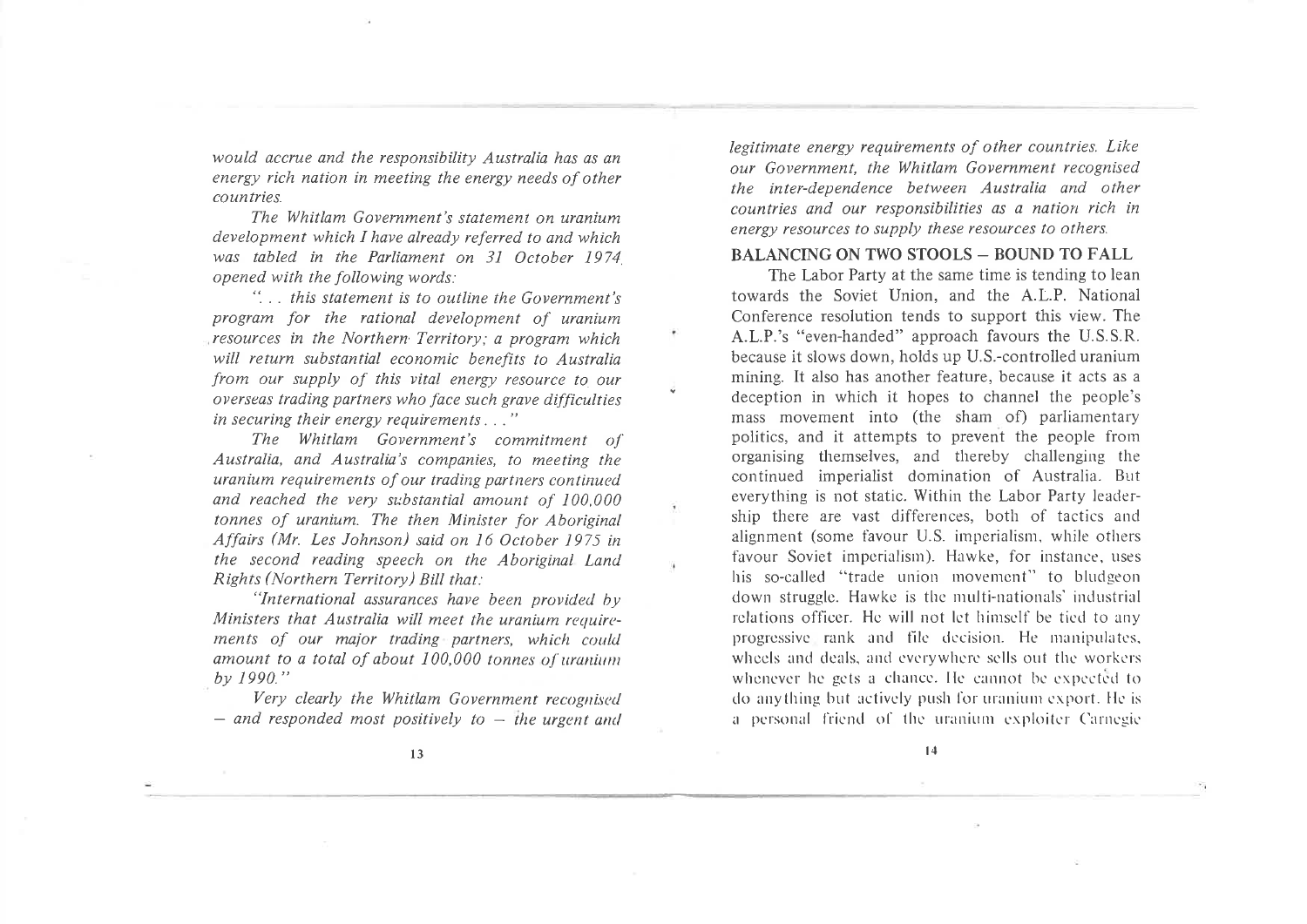(boss C.R.A.), his private secretary is Carnegie's former secretary. Carnegie's C.R.A. will make millions out of uranium exploitation. All nice and cosy. Hawke does U.S. imperialism's bidding, but at the same time he keeps his options open. His referendum proposal is <sup>a</sup> smoke-screen; it will not stop people's struggle. But it is designed to divert the struggle. The A.C.T.U. position is to the right of even the A.L.P. Both the Labor party and this A.C.T.U. constitute the main social props of capitalism and, in Australia's case, the main social prop of Australia's continued dependence upon imperialism.

 $\overleftarrow{\bullet}$ 

Ŵ,

We have now defined two additional enemies of the Australian people's anti-uranium and independence struggle - the A.L.P. and the A.C.T.U. However, it can be clearly seen how they are merely aspects or, as it has been said, social props of the majn enemies of the Australian people  $-$  the two superpowers.

## LEFT IN FORM - RIGHT IN ESSENCE -THE FAKE "LEFT"

This brings us to a third type of enemy  $-$  a more deceptive and insidious enemy because they use the language of the people. They are hidden within the ranks of the working class and the people's movements. They go under the signboard of "socialists", "communists", "supporters of national independence", "the natural allies of the anti-uranium struggle", and so on. This group is concentrated within the ranks of the "Communist" Party (of Aarons, Carmichael and Mundey), the "Socialist" Party (already mentioned) and

various Trotskyite sects, along with other anarchist and disruptive anti-social grouplets. Their leading spokespeople are persons such as Mundey, Carmichael, Half\_ penny, Goldbloom, Pringle, Clancy and company. Their treachery knows no bounds. They habitually call black white, and white black. In reality, they have nothing in common with socialism, or independence.

The danger comes from these people because of their method of worming their way into people's movements and organisations through militant-sounding rhetoric, press and television exposure as "leaders", and an efficient, well-financed "machine" for pushing out propaganda etc. (The source of their finance is dubious to say the least, but the "Socialist" Party quite openly receives regular stipends from their masters in Moscow). Having thus attained positions of "responsibility" and "authority" they actively collaborate to disarm the people through failing to propagate methods and ideas aimed at directing the main blows against the main enemy. They push all sorts of diversions, style themselves the Left-wing conscience of the Labor Party  $-$  which would make them the left-wing of imperialism.

This is precisely why in this article we have set out in some detail to analyse who the enemy is, so that people can be appropriately armed with all the facts. and thereby seek the truth and correct tactics, from the understanding and interpretation of the facts. Many people, are only too well aware of the tactics of these mis-leaders. For instance, at demonstrations and other

l5

l6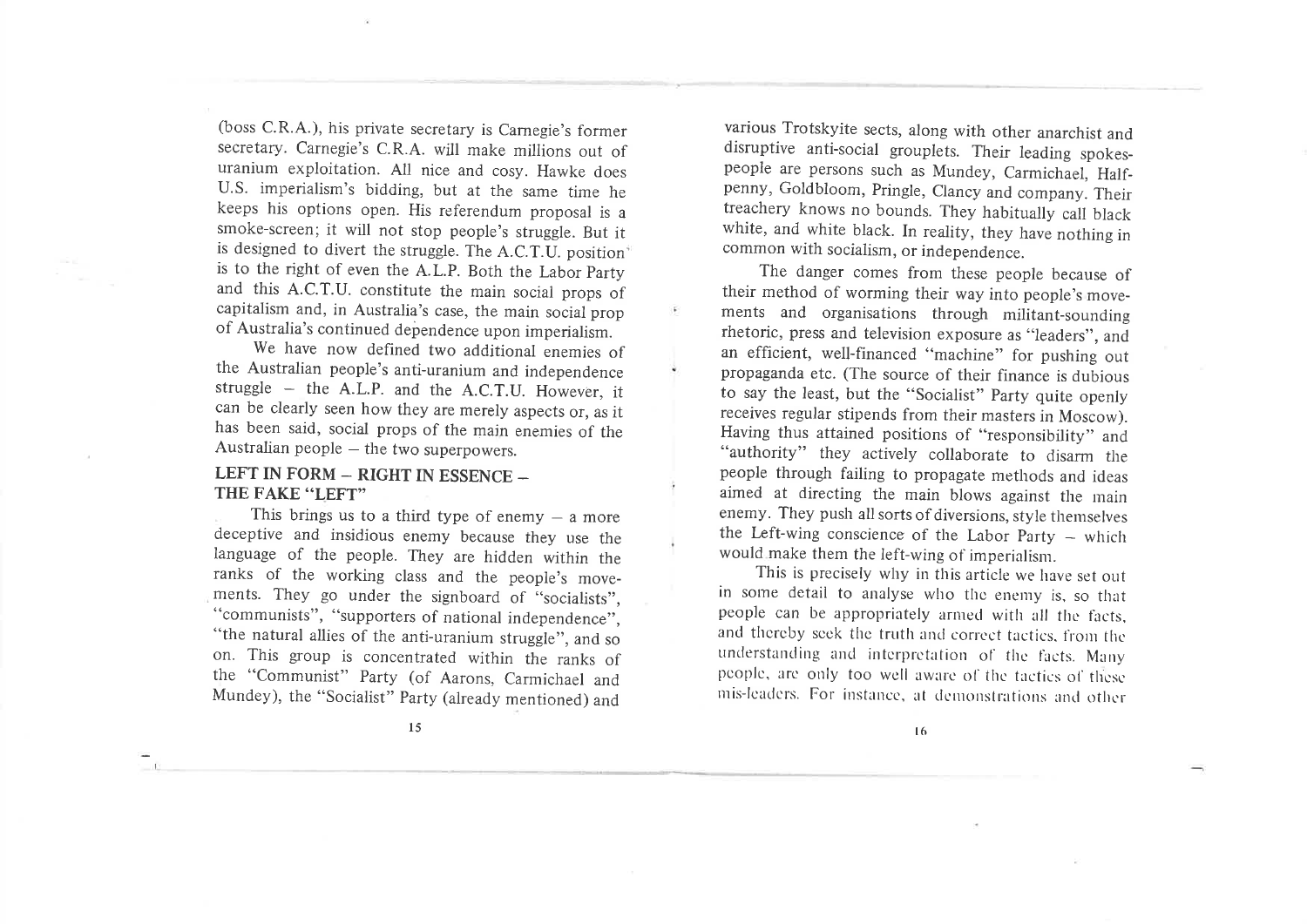such activities, these people employ dual tactics. They make demonstrations and processions as boring as possible with countless irrelevant speeches, and numerous laps of the block (i.e. marching around city streets with no objective in mind, or activity to generate people's interest or support). Thereby people who have little experience at demonstrations, or who have come simply to express their opposition to uranium mining, become frustrated through the lack of direction and purpose.

This leads to a general feeling of futility and is <sup>a</sup> great way to ensure that many new people don't get further involved in the movement. Their other tactic concerns demonstrations where they are awate they are not able to contain people's anger, so instead they employ either the ultra-left tactic of isolated acts of individual violence (terrorism), or they lead people into mass acts of suicide; e.g. futile charges into lines of numerically superior police, where the result is mass arrests. The first act leads to an excuse for increased police violence (which is always there), which has <sup>a</sup> tendency to isolate public opinion, while the second enables the police through the power of mass indiscriminate arrest to intimidate and cower demonstrators. The end result is the same  $-$  the number of people prepared to act dwindles and the issue can tend to become isolated, while at the same time these fakes cultivate an image as "militants" (the three stooges Mundey, Owens and Pringle are particularly good at this).

When you counterpose these tactics against the correct tactics of uniting all who can be united with, in a common mass action with clearly defined objectives and with constructive, creative and informative activities designed to win over and mobilise even more people, it is not hard to see the dangers that the fake "left" pose. Another aspect of their methods is that the police, as the main repressive instrument of state power at demonstrations (with the army always readied in the background), get an image as omnipotent unbeatable barriers between the movement against uranium mining and its objectives. It is true that the police are bullies and thugs, but when faced with the organised, united power of the people they become the whimpering puppy-dogs and cowards they really are  $-$  if the facade of their power cracks, they run like scared rabbits. This is not to say that their brutality and violence should not be taken seriously. It certainly should, and that is another reason why the fakes should be exposed and opposed.

The end result of the work of the fake "left" is the killing off of the mass movement, and leaving the most advanced, militant and active sections open to police attack, provocation and harassment. By using the dual tactics of ultra-conservatism and boredom on the one hand, and ultra-left terrorism and futile arrests on the other, both of which are calculated to kill off the mass movement, they do a great service to the movement

t7

l8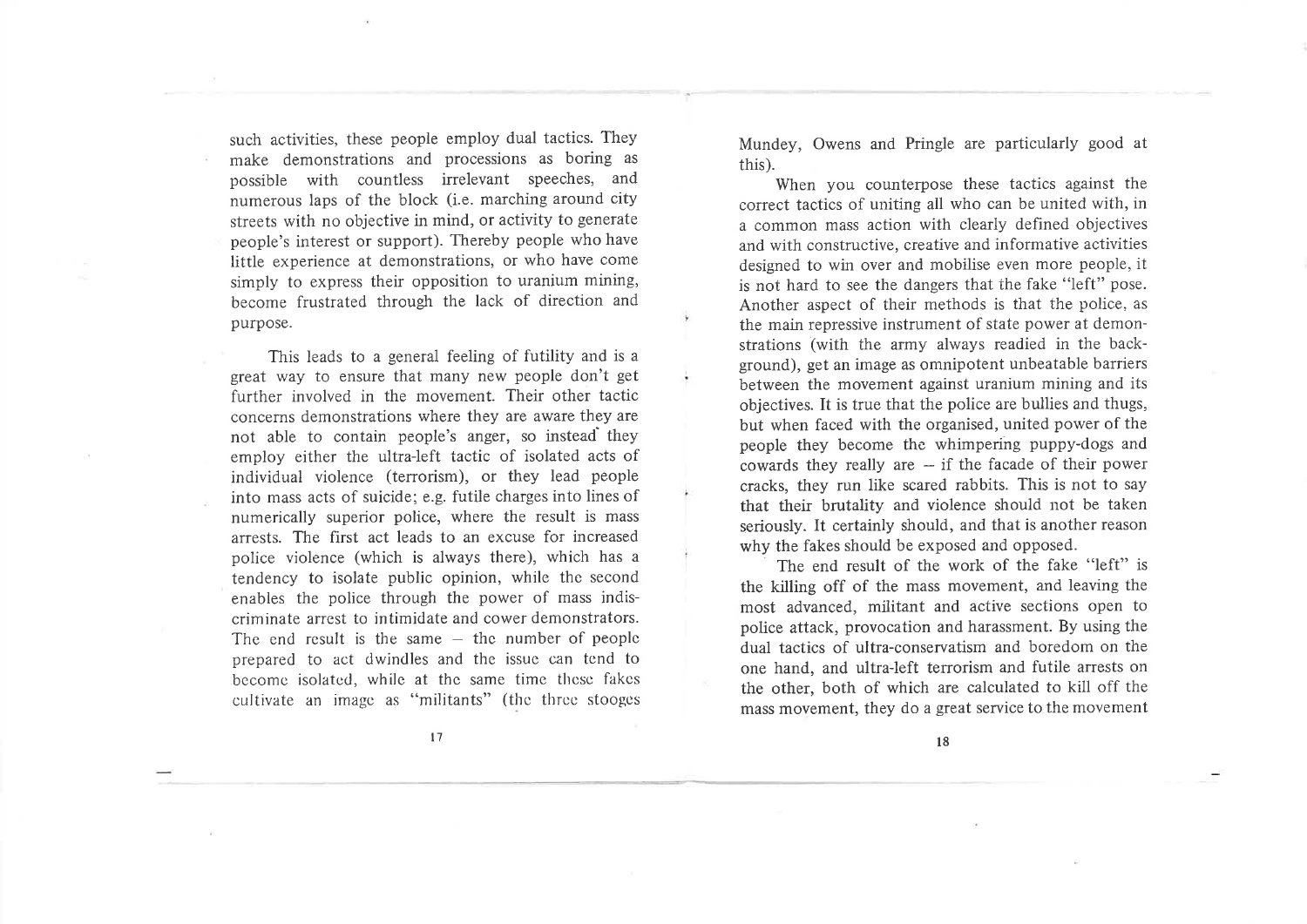for uranium mining and export. They are despicable treacherous vermin who latch onto the backs of all progressive and patriotic struggles, and the uranium struggle is no exception. It is action that people want, it is mass action and struggle that is decisive, and our tactics should be to cause most harm to the enemy while causing the least harm to ourselves. To do this, and to build a really powerful mass movement requires <sup>a</sup> great deal of thought, hard wotk, and much attention needs to be paid to it. It will not do to leave the whole field open to the fake "lefts" who, by their actions, serve the interests of the two superpowers.

#### WHO ARE OUR FRIENDS?

Having gone through a reasonably exhaustive look at "Who are our enemies?" it will now be useful to look at "Who are our friends?" From the outset it should be said that all of those people and groups in the preceding analysis of "Who are our enemies?" at the most comprise only about 5 to l0 per cent of the Australian people. A very small percentage indeed when compared with the number of people who can be united with under the banner of "Who are our friends?"

It is true that nowhere near 90 per cent of the Australian people are united against the mining and export of Australia's uranium. However it is true to say that objectively speaking the best interests of the Australian people would be best served in an independent Australia where Australia and all its resources and people were free from foreign domination and exploitation. Under these conditions Australia's uranium would be owned and controlled by the Australian people and not by the superpowers. It is inconceivable that the Australian people would act against their own interests, or the common interests of the people of the world'

This is a very positive factor, and should always be borne in mind. Because of the numerical superiority of the potentially progressive people, it is not necessary to achieve total, or even majority, support at first. It would suffice to unite with as large a percentage as possible, as is necessary to win victory. But to consolidate victory it would of course be necessary to win over the maximum possible to go on and win even greater victories. Therefore it is conceivable that victory will be won without even having a 50 per cent majority. We must also learn how to unite with all forces who can be united with on this question. The most important class to be won over is the working class because it is directly at the heart of the mining and export of uranium, it is both the most exploited class and the biggest numerical class.

But all other classes and forces must be won over, except the parasitical imperialist comprador class. It means learning to unite in a positive way with all sections of the people, those that are advanced, those that are backward and those in between. It means bringing all the positive features in all individuals and groups to the fore, and neutralising the negative (and thereby turning the negative factors into positive ones).